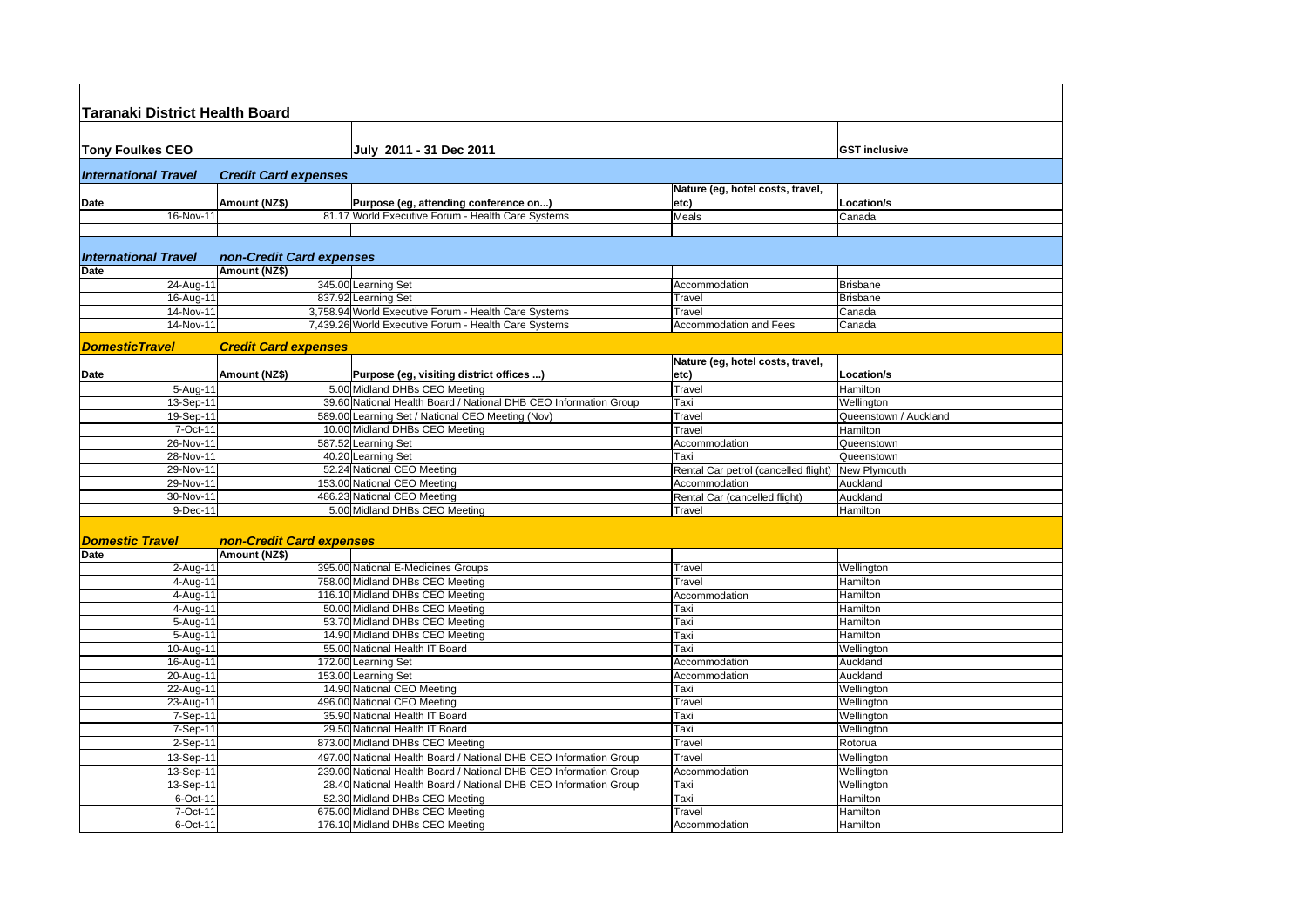| 11-Oct-11 | 555.00 National E-Medicines Group/National DHB CEO Information Group | Travel        | Wellington |
|-----------|----------------------------------------------------------------------|---------------|------------|
| 11-Oct-11 | 35.90 National E-Medicines Group/National DHB CEO Information Group  | <b>Taxi</b>   | Wellington |
| 11-Oct-11 | 191.36 National E-Medicines Group/National DHB CEO Information Group | Accommodation | Wellington |
| 12-Oct-11 | 34.10 National E-Medicines Group/National DHB CEO Information Group  | Taxi          | Wellington |
| 17-Oct-11 | 496.00 National CEO Meeting                                          | Travel        | Wellington |
| 1-Nov-11  | 438.00 Health Care Summitt                                           | Travel        | Wellington |
| 28-Nov-11 | 597.00 National CEO Meeting                                          | Travel        | Auckand    |
| 28-Nov-11 | 40.20 National CEO Meeting                                           | Taxi          | Auckland   |
| 8-Dec-11  | 702.00 Midland DHBs CEO Meeting                                      | Travel        | Hamilton   |
| 8-Dec-11  | 53.00 Midland DHBs CEO Meeting                                       | Taxi          | Hamilton   |
| 8-Dec-11  | 107.10 Midland DHBs CEO Meeting                                      | Accommodation | Hamilton   |
| 9-Dec-11  | 42.90 Midland DHBs CEO Meeting                                       | Taxi          | Hamilton   |
| 9-Dec-11  | 15.30 Midland DHBs CEO Meeting                                       | Taxi          | Hamilton   |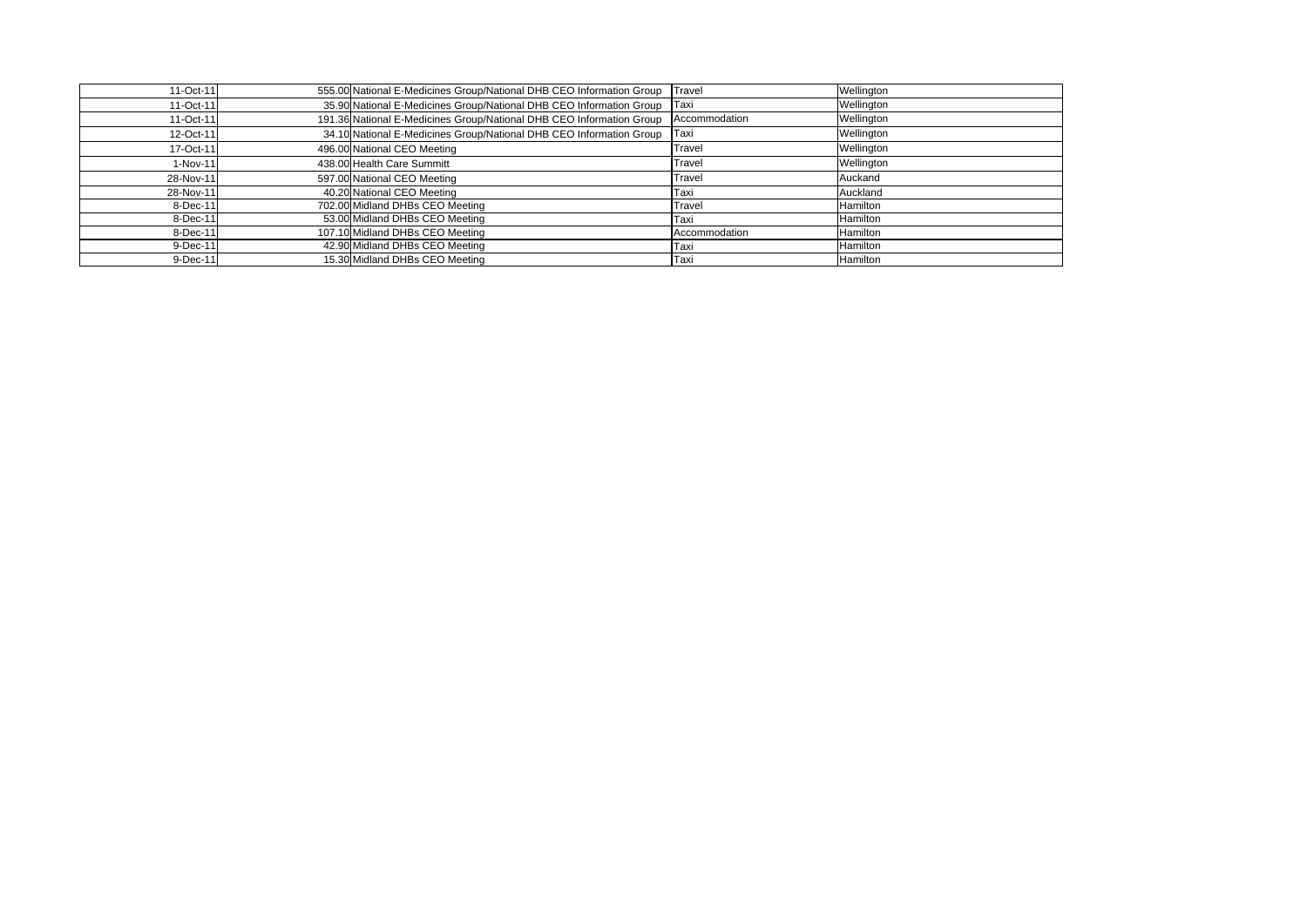## Taranaki District Health Board

| <b>Tony Foulkes CEO</b> |                                                  | July 2011 - 31 Dec 2011 |               |            |  |
|-------------------------|--------------------------------------------------|-------------------------|---------------|------------|--|
|                         |                                                  |                         |               |            |  |
|                         | <b>Hospitality provided Credit Card expenses</b> |                         |               |            |  |
|                         |                                                  | Purpose (eg, hosting    |               |            |  |
| <b>Date</b>             | Amount (NZ\$)                                    | delegation from )       | <b>Nature</b> | Location/s |  |
| $\overline{N}$          |                                                  |                         |               |            |  |

|             | <b>Hospitality provided non-Credit Card expenses</b> |
|-------------|------------------------------------------------------|
| <b>Date</b> | Amount (NZ\$)                                        |
| Nil         |                                                      |

| <b>Total hospitality</b> |               |
|--------------------------|---------------|
| expenses for the 6-      |               |
| monthly period           | Amount (NZ\$) |
| Nil                      |               |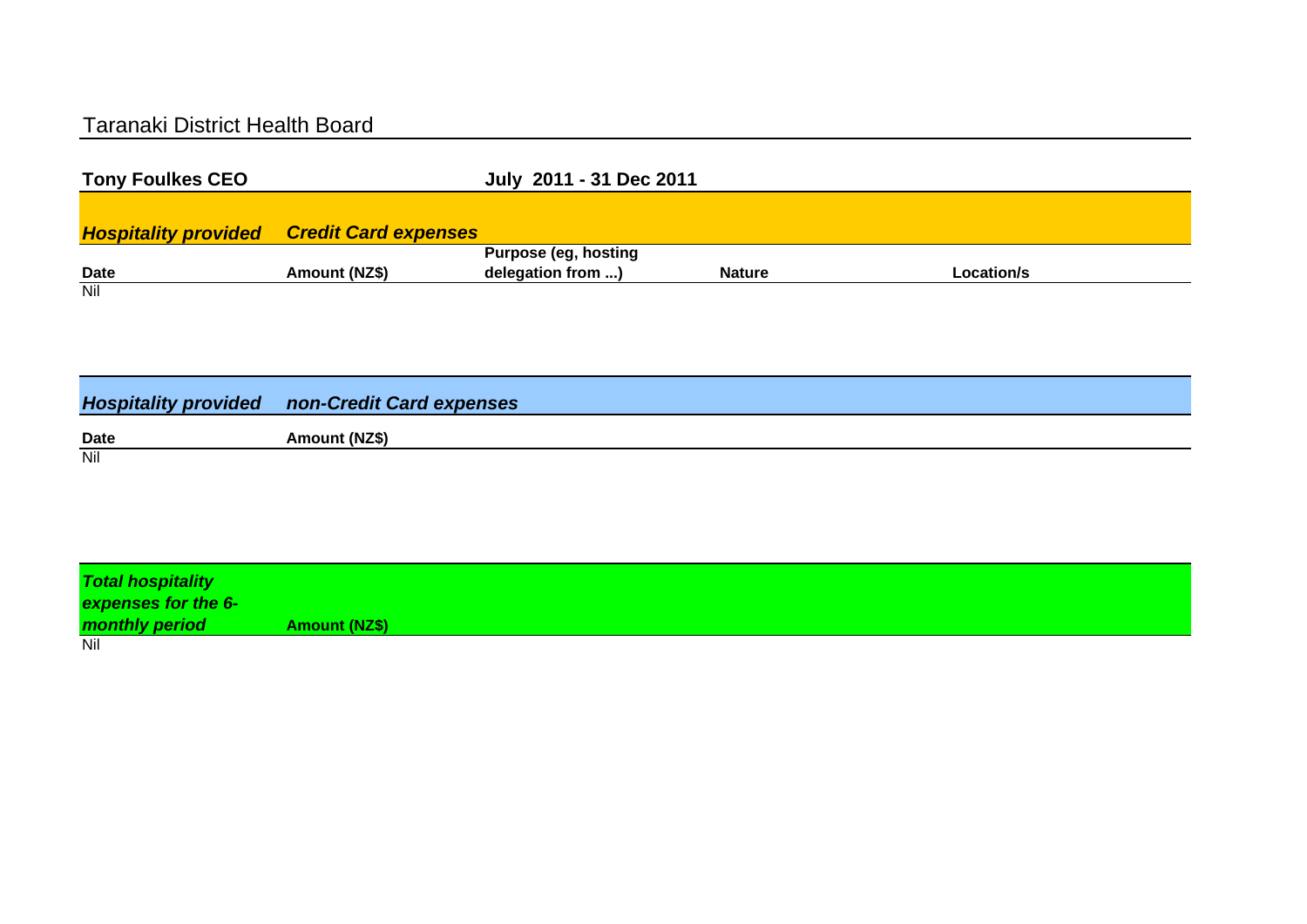|              | <b>Taranaki District Health Board</b> |                             |                                                       |                     |
|--------------|---------------------------------------|-----------------------------|-------------------------------------------------------|---------------------|
|              | <b>Tony Foulkes CEO</b>               |                             | July 2011 - 31 Dec 2011                               |                     |
| <b>Other</b> |                                       | <b>Credit Card expenses</b> |                                                       |                     |
| <b>Date</b>  |                                       | Amount (NZ\$)               | Purpose (eg, farewell for long-serving staff members) | Location            |
|              |                                       |                             |                                                       |                     |
|              |                                       |                             |                                                       |                     |
|              |                                       |                             |                                                       |                     |
|              |                                       |                             |                                                       |                     |
|              |                                       |                             |                                                       |                     |
|              |                                       |                             |                                                       |                     |
| <b>Other</b> |                                       | non-Credit Card expenses    |                                                       |                     |
| <b>Date</b>  |                                       | Amount (NZ\$)               |                                                       |                     |
|              | $Jul-11$                              | 70.33 Cell Phone Charges    |                                                       | New Plymouth        |
|              | Aug-11                                | 128.45 Cell Phone Charges   |                                                       | New Plymouth        |
|              | Sep-11                                | 87.14 Cell Phone Charges    |                                                       | New Plymouth        |
|              | Oct-11                                | 85.72 Cell Phone Charges    |                                                       | <b>New Plymouth</b> |
|              | <b>Nov-11</b>                         | 164.46 Cell Phone Charges   |                                                       | New Plymouth        |
|              | Dec-11                                | 87.82 Cell Phone Charges    |                                                       | <b>New Plymouth</b> |
| <b>Total</b> | other<br>expenses                     |                             |                                                       |                     |
| the<br>for   | <b>6-monthly</b>                      |                             |                                                       |                     |
| period       |                                       | <b>Amount (NZ\$)</b>        |                                                       |                     |
| Nil          |                                       | 623.92                      |                                                       |                     |